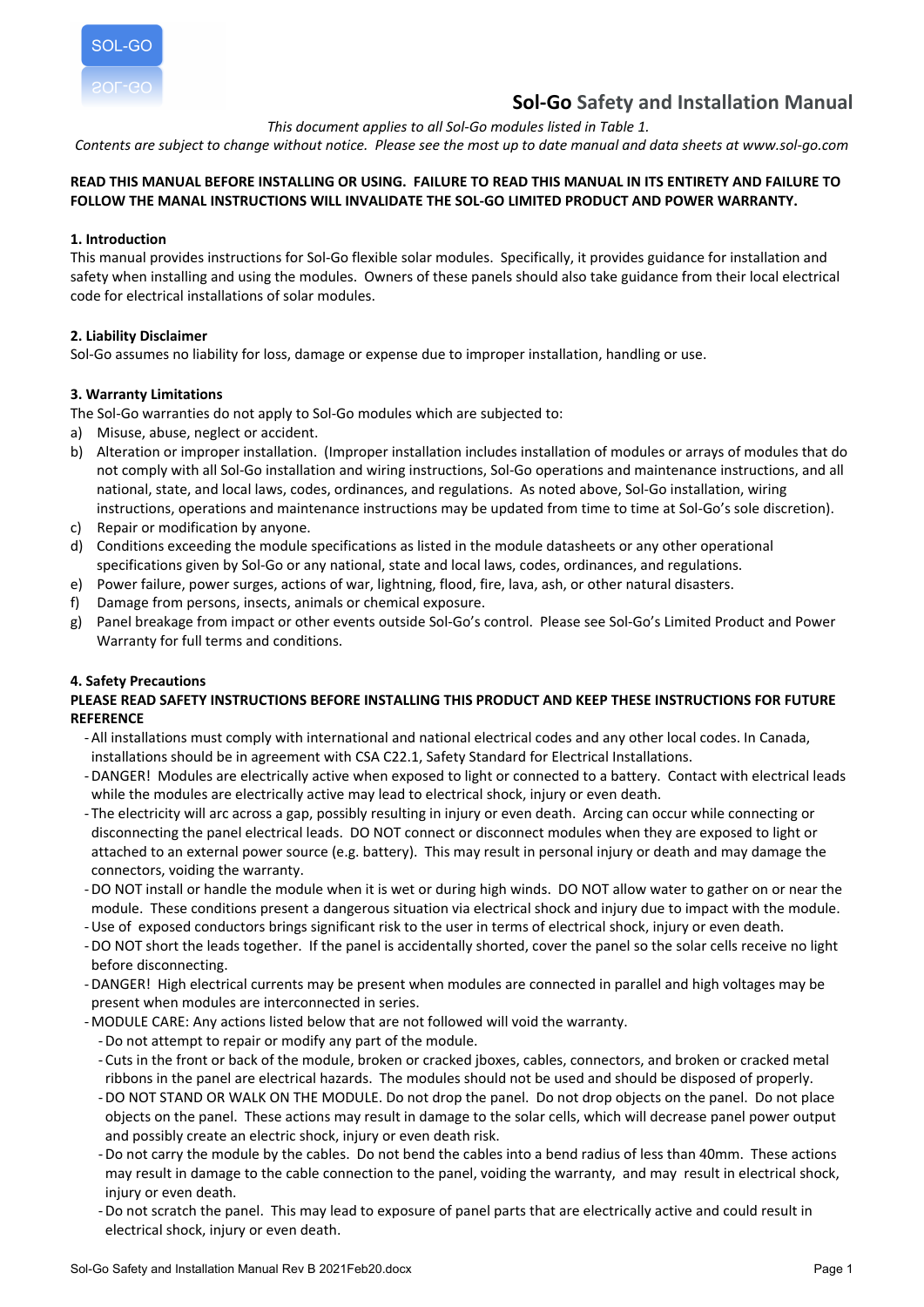

## **5. Electrical Characteristics and Connections**

The electrical characteristics of the SolGo modules are shown in Table 1 below. The most recent data sheets are available on the webpage [www.sol-go.com.](http://www.sol-go.com) The electrical characteristics are for specific test conditions. Occasionally the modules may be exposed to even more sunshine than used in these test conditions, resulting in higher voltages and currents. Therefore, Sol-Go recommends the user multiply the voltage and current outputs of the modules by 1.25 when choosing components to connect to the module. Additionally follow any additional multiplication factors as required by relevant national electrical codes and standards.

| Table 1: Typical Electrical Data (at STC 25°C, 1000W/m <sup>2</sup> and AM1.5) |                                                                                           |                        |                          |                       |
|--------------------------------------------------------------------------------|-------------------------------------------------------------------------------------------|------------------------|--------------------------|-----------------------|
| Module Type                                                                    | SG-100-C                                                                                  | SG-115-S/SX            | SX-145-C                 | SX-160-SX             |
| Nominal Power (Pnom)                                                           | 100W                                                                                      | 115W                   | 145W                     | 160W                  |
| Power Tolerance                                                                | $+/-5%$                                                                                   | $+/-5%$                | $+/-5%$                  | $+/-5%$               |
| Max Power Voltage (Vmpp)                                                       | 18.2V                                                                                     | 20.5V                  | 25.2V                    | 27.5V                 |
| Max Power Current (Impp)                                                       | 5.73A                                                                                     |                        |                          |                       |
| Open Circuit Voltage (Voc)                                                     | 22.0V                                                                                     | 24.9V                  | 30.6V                    | 33.4V                 |
| Short Circuit Current (Isc)                                                    | 5.97A                                                                                     |                        |                          |                       |
| Power Temp Coefficient                                                         | $-0.30\%/^{\circ}C$                                                                       |                        |                          |                       |
| Voltage Temp Coefficient                                                       | $-54.1$ mV/ $^{\circ}$ C                                                                  | $-61$ mV/ $^{\circ}$ C | $-75.0$ mV/ $^{\circ}$ C | $-82$ mV/ $\degree$ C |
| <b>Current Temp Coefficient</b>                                                | $3.5 \text{ mA}$ <sup>°</sup> C                                                           |                        |                          |                       |
| Max System Voltage                                                             | Sol-Go flexible panels are designed for use in battery charging applications, e.g. 12V or |                        |                          |                       |
|                                                                                | 24V batteries. Higher systems voltages require professional design and installation       |                        |                          |                       |
|                                                                                | support to provide adequate safety arrangements.                                          |                        |                          |                       |
| Series Fuse Rating                                                             | 15A                                                                                       |                        |                          |                       |

The Sol-Go modules can be connected in a series or parallel string to other Sol-Go modules. In order to maximize the string power output, care should be taken by the user with respect to current and voltage matching of panels when stringing modules together in this manner. Stringing modules in series requires careful matching of module currents, while stringing in parallel requires careful matching of module voltages.

To connect modules in series, connect the negative connector of panel #1 to the positive connector of panel #2. This series configuration roughly doubles the voltage output.

To connect modules in parallel, connect the negative connectors of panel #1 and #2 and connect the positive connectors of panel #1 and #2. Cable adapters will be needed since the connectors are designed to connect positive to negative leads only. This parallel configuration roughly doubles the current output.



Figure 1: Schematic of two panels in series and parallel.

The higher voltage and current in these configurations may cause damage to the system charge controller, battery, and other components. Additionally, serious safety risks may occur when components are not properly matched to the module(s). The characteristics of any component attached to the solar module should be checked with the electrical output of the module or string of modules. Furthermore, with modules in a parallel configuration, shading can create damage to the panels and possibly even fire without additional components such as blocking diodes.